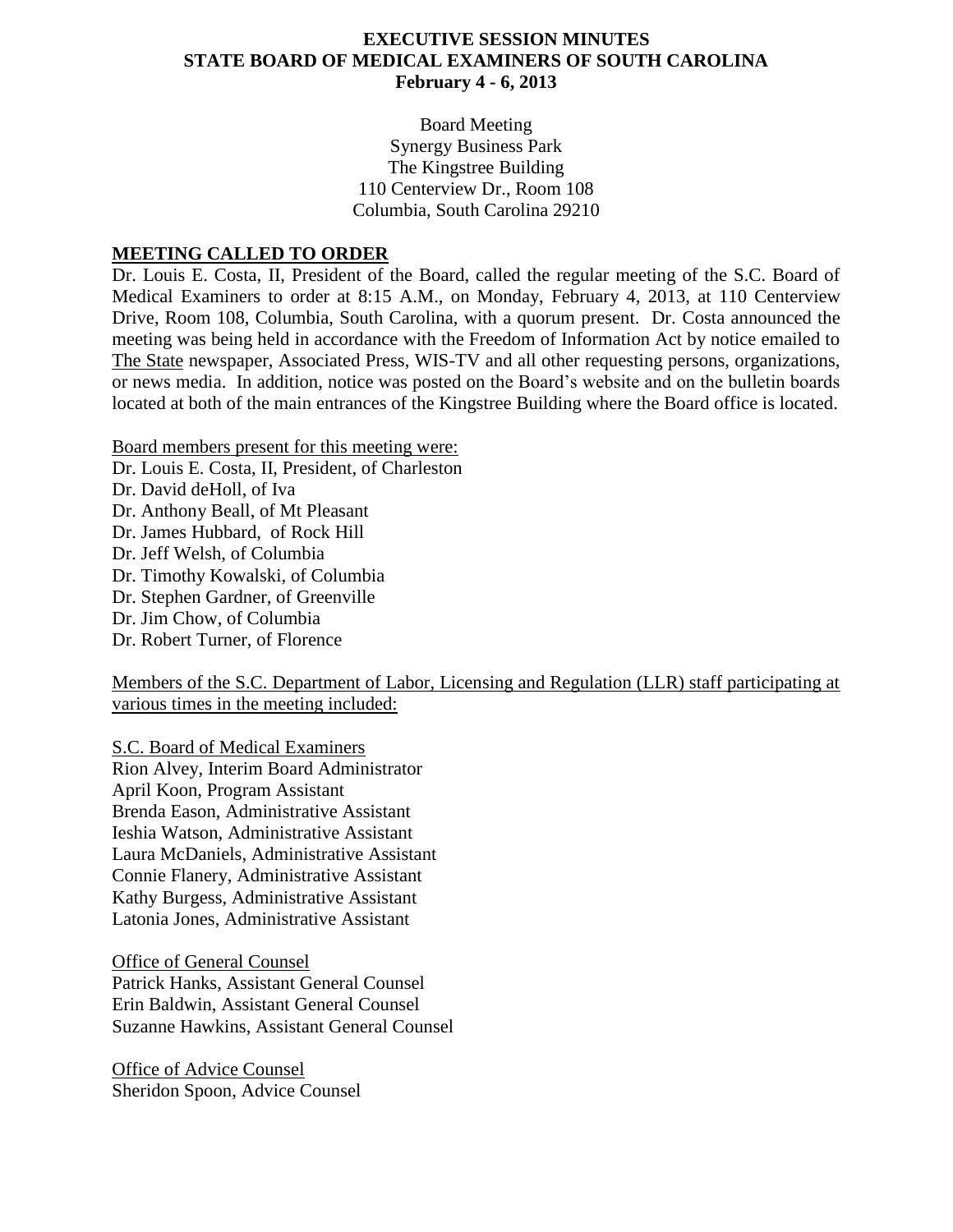## **REVIEW/APPROVAL OF AGENDA**

An agenda for this meeting was reviewed and approved.

## **REVIEW/APPROVAL OF MINUTES FROM NOVEMBER 2012 BOARD MEETINGS:**

\_\_\_\_\_\_\_\_\_\_\_\_\_\_\_\_\_\_\_\_\_\_\_\_\_\_\_\_\_\_\_\_\_\_\_\_\_\_\_\_\_\_\_\_\_\_\_\_\_\_\_\_\_\_\_\_\_\_\_\_\_\_\_\_\_\_\_\_\_\_\_\_\_

After considering recommendations, additions, deletions and corrections, a motion was made to approve the minutes from the November 4-6, 2012 meeting by Dr. Welsh and seconded by Dr. Turner. The motion and the minutes were unanimously passed.

After considering recommendations, additions, deletions and corrections, a motion was made to approve the minutes from the November 16, 2012 teleconference meeting by Dr. Hubbard and seconded by Dr. Welsh. The motion and the minutes were unanimously passed.

## **TRAVEL APPROVAL**

Dr. Welsh, Medical Board Member and April Koon, Program Assistant for SCBME were both approved by the Medical Board to attend the Federation of State Medical Boards annual meeting in Boston, MA. The motion was made by Dr. Costa and seconded by Dr. Hubbard. Motion was unanimously passed.

## **COLLABORATIVE TASK FORCE TO DISCUSS PAIN MANAGEMENT**

Darra Coleman, Chief Advice Counsel, spoke to the Board about a subject that was brought up by the SC Board of Nursing concerning the request from two hospital systems requesting offlabel use of Fentanyl and Ketamine. Mrs. Coleman requested that the Board appoint three designees to be a part of the collaborative task force along with the Board of Nursing and Pharmacy. She stated this will be a task force that will provide guidance and maybe the establishment of a protocol for when these two drugs can be used. Dr. Welsh made a motion for Dr. Costa, Dr. Kowalski and Dr. Beall to be the appointed members for the task force. Motion seconded by Dr. Beall. All in favor. Motion carries.

## **RPP DISCUSSION ON EXCEPTIONS TO THE ABSTINENCE POLICY FOR LICENSEES WITH ADD AND ADHD**

Rick Wilson along with Mr. Sheheen from Recovering Professionals Program spoke to the Board about their abstinence policy for licensees with ADD and ADHD. Mr. Wilson stated they have already dealt with this issue with the SC Board of Nursing already. He stated that since the program was started in 2000 that RPP had allowed participants of the program to use drugs that a prescribing physician had thought was medically necessary. He stated they now realize that some of those drugs were the ones getting the participants in trouble. Mr. Wilson stated that they teamed up with top addictionologists in the region and they all came to the conclusion that participants should use abstinence in the program and that they can't take any drugs but would need to find alternatives unless a valid reason was present.

Mr. Sheheen discussed that the positive drug screens when from 22 to 23% being positive to 3% being positive. He even stated that many participants thanked them for helping them find other alternative to the drugs and they feel better and feel as though they are in a real recovery program.

Mr. Wilson stated that the biggest push back they have had is with the ADHD participants. He feels that they need to provide a process for an exception to be allowed for only ADHD situations but that this would require their treating physician to determine and report back that in their opinion that the participant is safe to practice while using drugs to treat their ADHD. Mrs. Coleman stated that the Board needs to come up with some criteria for accommodating this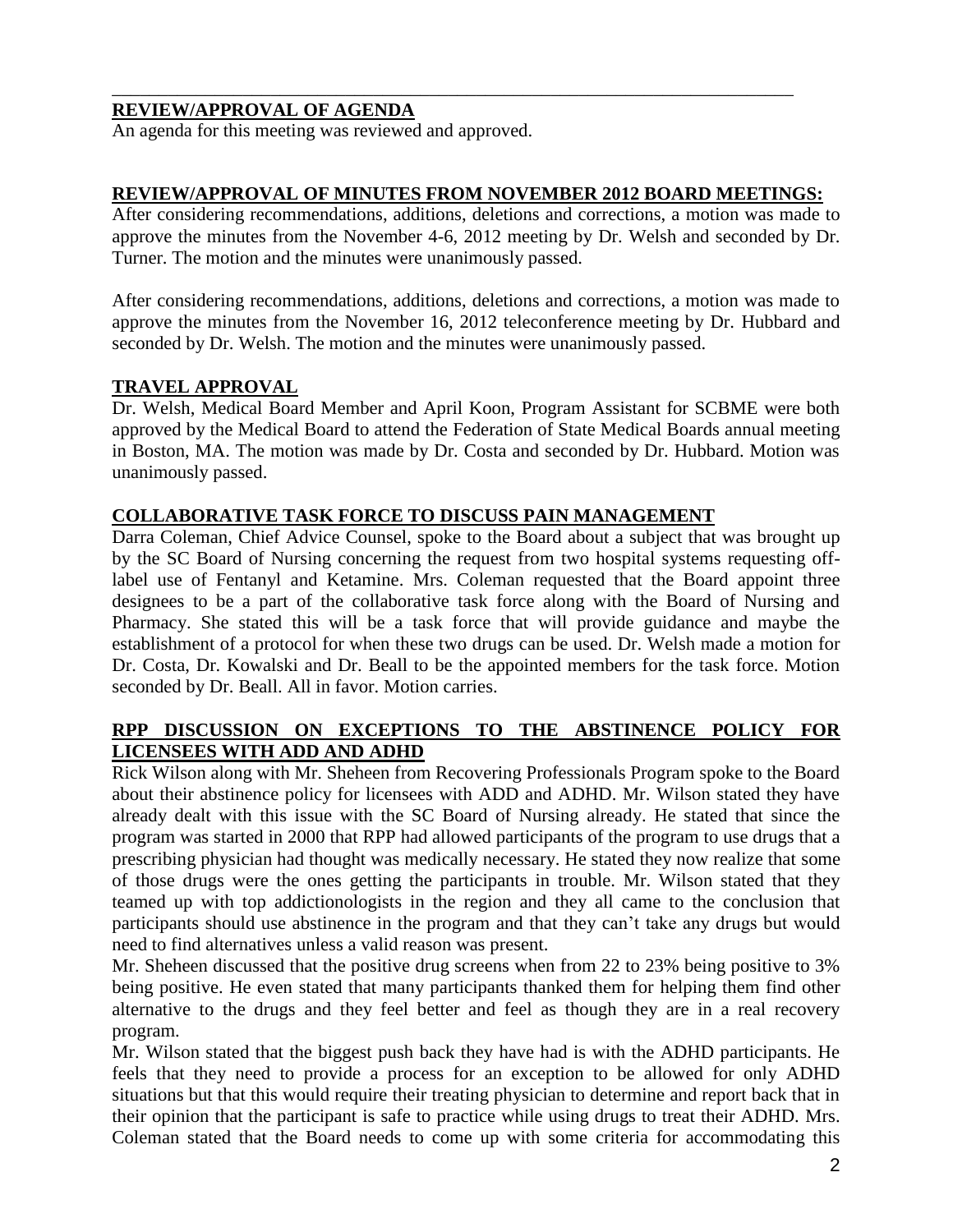exception and gave some suggestions. The Board recommended Dr. Kowalski and Dr. Chow be involved with this process and help put this opinion together along with RPP and the other Boards involved.

\_\_\_\_\_\_\_\_\_\_\_\_\_\_\_\_\_\_\_\_\_\_\_\_\_\_\_\_\_\_\_\_\_\_\_\_\_\_\_\_\_\_\_\_\_\_\_\_\_\_\_\_\_\_\_\_\_\_\_\_\_\_\_\_\_\_\_\_\_\_\_\_\_

# **FINAL ORDER HEARINGS**

**A motion was made and passed for the Board to go into Executive Session to conduct Final Order Hearings.** Each hearing was held in Executive Session, and a transcript of each hearing, as well as the Board's Final Order, are on file at the Board Office. After testimony for each case, the Board entered a private deliberative session. No votes were made or actions taken while the Board was in Executive Session. **A motion was made and passed to return to Public Session and the Board voted on the following sanctions after each Final Order Hearing:**

#### **Darryl M Sugar, M.D. 2010-2 Final Order Hearing**

A motion was made by Dr. Beall as follows:

- Accept Memorandum of Agreement
- Public Reprimand
- No Fine
- License will be suspended with the ability to reappear before the Board pending psychiatric evaluation from a psychiatrist approved by the Board as was stipulated in the previous order.

Motion was seconded by Dr. Turner All in favor Motion carries

## **Douglas F Crane, M.D. 2012-397 Final Order Hearing**

A motion was made by Dr. Hubbard as follows:

- Accept Memorandum of Agreement
- Public Reprimand
- License will remain under suspension
- Surrender controlled substance prescribing privileges
- Prior to future request to lift the suspension, Respondent must recertify in psychiatry through the ABMS Board, the American Board of Psychiatry and Neurology; take a record keeping course; continue psychiatric treatment through a psychiatrist approved by the Board with semi-annual reports to the Board.

Motion was seconded by Dr. Turner All in favor Motion carries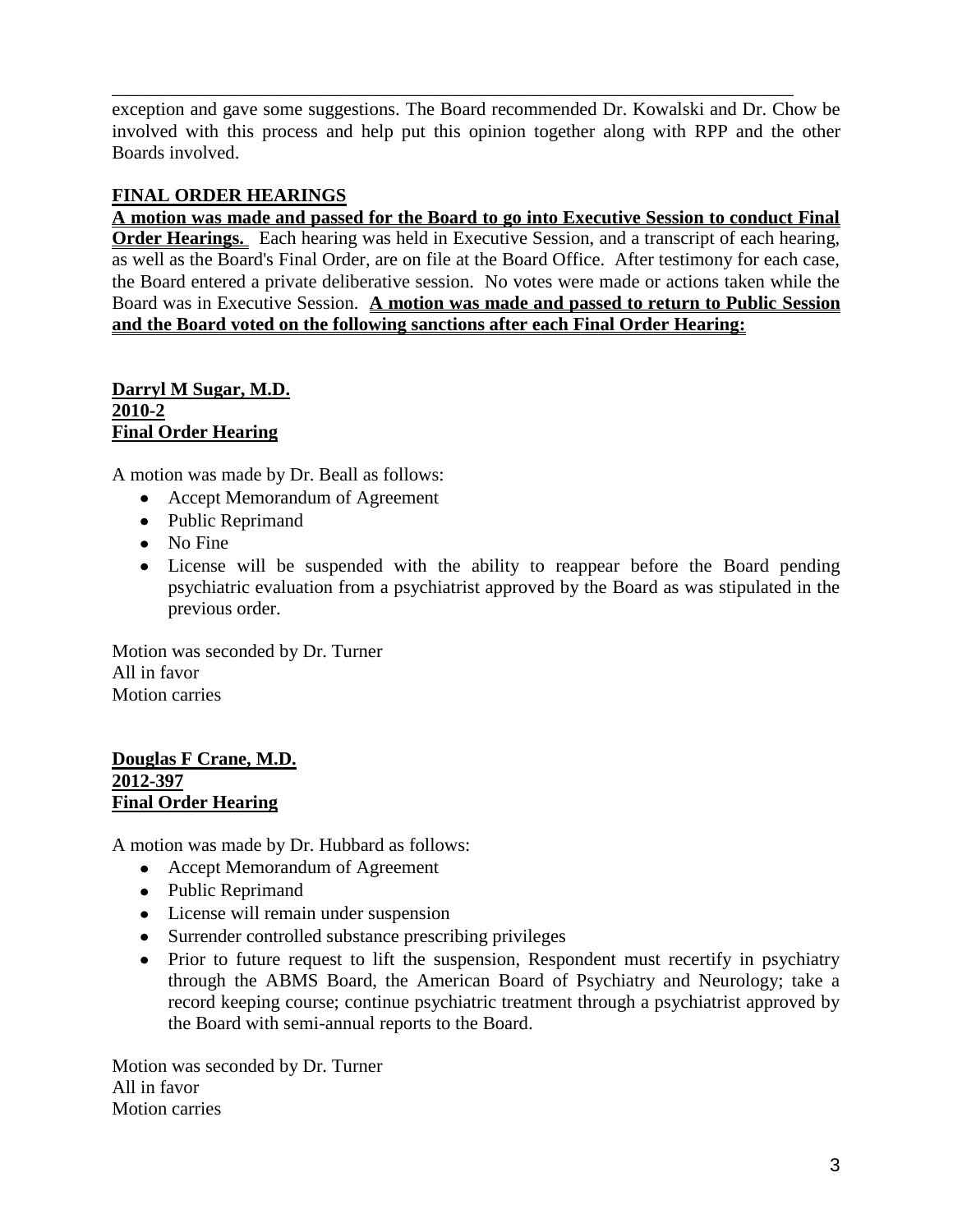## **PROPOSED CHANGES TO THE PHYSICIAN ASSISTANT PRACTICE ACT**

\_\_\_\_\_\_\_\_\_\_\_\_\_\_\_\_\_\_\_\_\_\_\_\_\_\_\_\_\_\_\_\_\_\_\_\_\_\_\_\_\_\_\_\_\_\_\_\_\_\_\_\_\_\_\_\_\_\_\_\_\_\_\_\_\_\_\_\_\_\_\_\_\_

Mr. Paul Jacques, PA with the SC Academy of Physician Assistants spoke to the Board about proposed changes to the PA Practice Act. He stated that the current SC code has a lot of stipulations in it that make it very difficult for a PA to obtain their license in this state and they the purpose of these proposed changes were to get some relief from that burden. There were five key points that they spoke about. 1.) Mr. Jacques suggested that the Board require the initial licensure applicant to come with their practice guidelines with them for their interview and that would be the Boards opportunity to educate the PA about not going beyond what they feel comfortable doing. He also suggested that the PA Committee not have to review and approve these scopes as they have always done in the past. The Medical Board felt that there would be no accountability there if the PA Committee no longer approved scopes of practice. 2.) Mr. Jacques also spoke about their request to drop the 75% requirement in lieu of a minimum of six months onsite experience. Dr. Costa stated that this could bring several problems with the physician always being gone and the PA running the practice without any supervision at all. 3.) Mr. Jacques also suggested that the PA's should have full prescriptive authority. He stated that patients need access to those medications but that the physician would be the one delegating that task to the PA. Dr. Gardner agreed that their needs to be more access but that physician supervision is the key to protecting the public. Dr. Costa stated that he see's three weak links for exploitation. He stated that if the scope of practice is in place and approved by the Board then that helps ensure the other key points discussed are followed appropriately with proper supervision. 4.) Dr. Costa stated that the fourth point dealt with co-signatures on charts. Dr. Gardner stated he was flexible on that subject but reminded everyone that co-signature on charts is validation and documentation of the collaborative nature of the practice. Dr. Costa stated that he saw key points three and four as being very workable. 5.) Dr. Costa state that key point number five was supervision ratio and that he has no problem with an increase to four PA's but that it can't constitute more than three FTE's.

Mr. Riley, lobbyist for the SCMA stated that they would take these discussions and see where they can try and get together on agreements on some of the amendments the Board suggest before moving to introduction of new legislation.

Dr. Costa stated that this has been a very productive discussion and that public safety is the Boards main priority and the Board takes this under advisement at this time.

## **James K Harley, D.O. Applicant for Licensure**

Dr. Hubbard made a motion to approve applicant to proceed with licensure. Motion seconded by Dr. Welsh All in favor Motion carries

## **John Pence, M.D. 2010-233 / 2011-93 Final Order Hearing**

A motion was made by Dr. Gardner as follows:

- Accept Memorandum of Agreement
- Public Reprimand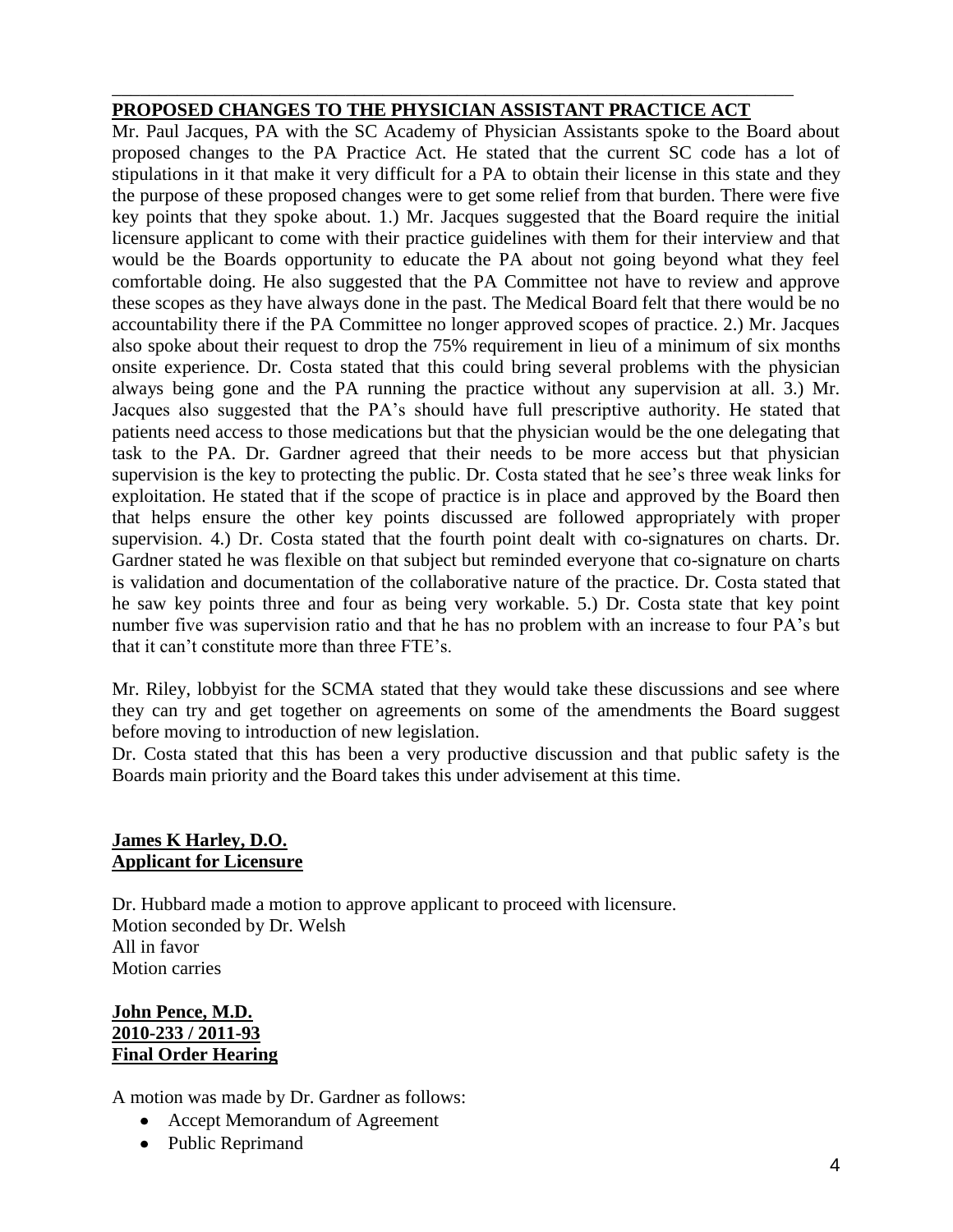The Board approves a limited license for purposes of applying for recertification to the American Board of Pediatrics only

\_\_\_\_\_\_\_\_\_\_\_\_\_\_\_\_\_\_\_\_\_\_\_\_\_\_\_\_\_\_\_\_\_\_\_\_\_\_\_\_\_\_\_\_\_\_\_\_\_\_\_\_\_\_\_\_\_\_\_\_\_\_\_\_\_\_\_\_\_\_\_\_\_

- Continue with RPP
- Pay Cost of \$8,800
- Initial approval of planned practice site through the Board

Motion was seconded by Dr. Chow All in favor Motion carries

## **A motion was made by Dr. Gardner and seconded by Dr. Chow to adjourn at 6:45 pm**

**Reconvened at 8:30 am Tuesday February 5, 2013.**

## **Mohit Datta, M.D. Applicant for Licensure**

Dr. Gardner made a motion to approve applicant to proceed with licensure. Motion seconded by Dr. Kowalski All in favor Motion carries

#### **Djeunou M Tchamba, M.D. Applicant for Licensure**

Dr. Costa made a motion to approve applicant to proceed with limited licensure and must become Board Certified before full licensure. Motion seconded by Dr. Welsh All in favor Motion carries

#### **Roger K Hershline, M.D. 2009-89 / 2012-441 Final Order Hearing**

A motion was made by Dr. Kowalski to accept Dr. Hershline's request to permanently relinquish his license in South Carolina.

Motion was seconded by Dr. deHoll All in favor Motion carries

## **Kalpesh K Purohit, M.D. Applicant for Licensure**

Dr. Kowalski made a motion to approve applicant to proceed with licensure. Motion seconded by Dr. deHoll Dr. Gardner dissented Motion carries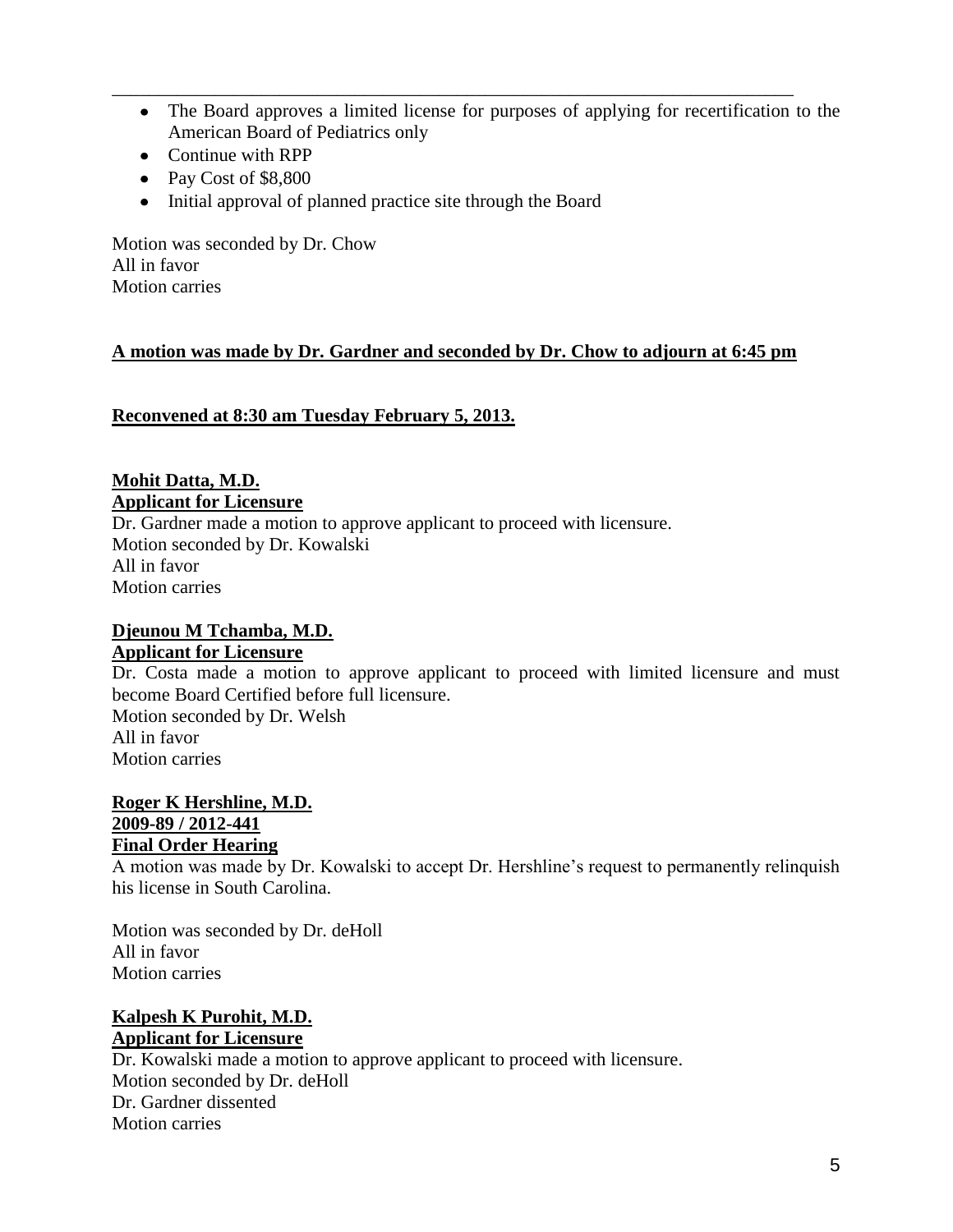## **PROPOSED ADVISORY OPINION ON PHYSICIAN PATIENT RELATIONSHIP DISCUSSION**

\_\_\_\_\_\_\_\_\_\_\_\_\_\_\_\_\_\_\_\_\_\_\_\_\_\_\_\_\_\_\_\_\_\_\_\_\_\_\_\_\_\_\_\_\_\_\_\_\_\_\_\_\_\_\_\_\_\_\_\_\_\_\_\_\_\_\_\_\_\_\_\_\_

Mrs. Darra Coleman, Chief Advice Counsel for LLR, stated that the issue up for discussion is to fine-tune the language of this advisory opinion by adding additional language. She stated that Sally Rodger, representative with the SCMA could not be there but there were two questions she had for the Board. Her questions were 1. What was meant by the term acknowledgement? ; 2. Should the term primary care provider be changed to primary care physician? Mrs. Coleman state that the Board had already considered primary care physician language and changed it to be primary provider of care in three instances which are in the new version of the opinion that was shared with all parties involved to include Mr Mullins, Mr. Bowers and Mr. Squire, all representatives of Teledoc. Mr. Mullins stated that he feels like the Boards policy may be extending statute. Dr. Costa stated that the Boards interpretation is based on a standard. He also stated that what the Board is proposing is their historical understanding of what 40-47-113 means, particularly as it relates to on call. He stated that it is important and imperative to have clarity on the subject now and not wait so see what comes out of the General Assembly in a twoyear session. Mr. Squire asked the Board to defer the advisory opinion at least until the next session. He stated that Teledoc was a complying company and will reluctantly accept this if the Board adopts this advisory opinion.

Dr. Gardner addressed Sally Rodgers first question about what was meant by the term acknowledgement. He stated that acknowledgement means you have delegated to someone or an entity or a group of physicians or some other healthcare provider, the responsibility for the care of a patient that is part of your medical practice or home.

Dr. deHoll made a motion for approval of the advisory opinion. The motion was seconded by Dr. Kowalski. All in favor. Motion carries. (See attached)

## **Dawn Pender, MSN, FNP-BC, CPNP Nursing request for exemption to the 45-Mile requirement for physician supervision**

A motion was made by Dr. deHoll to approve the request for extension and seconded by Dr. Gardner. All in favor. Motion carries.

## **Aurelia Allen, NP Nursing request for exemption to the 45-Mile requirement for physician supervision**

A motion was made by Dr. Kowalski to approve the request for extension and recommend that the healthcare providers are adequately trained to utilize the equipment and should have ACLS training. Motion seconded by Dr. deHoll. All in favor. Motion carries.

## **A motion was made by Dr. deHoll and seconded by Dr. Costa to adjourn at 6:05 pm**

## **Reconvened at 8:30 am Wednesday February 7, 2013**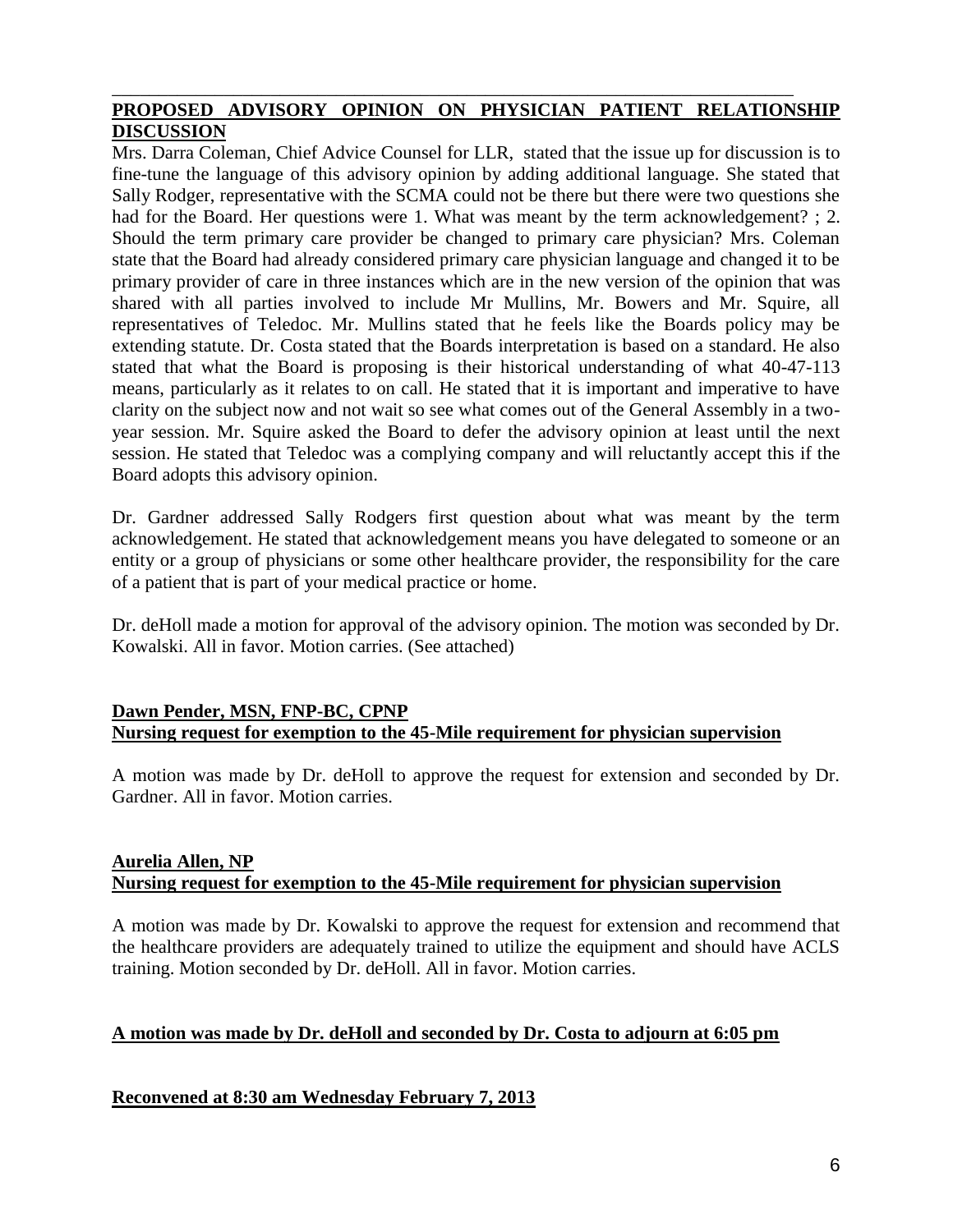## **Omar Jaraki, MD 2006 – 517 / 2007 – 81 / 2008 – 14, 114, 142, 160, 178, 215, 219, 248, 249, 200 / 2009– 118, 202 Final Order Hearing**

\_\_\_\_\_\_\_\_\_\_\_\_\_\_\_\_\_\_\_\_\_\_\_\_\_\_\_\_\_\_\_\_\_\_\_\_\_\_\_\_\_\_\_\_\_\_\_\_\_\_\_\_\_\_\_\_\_\_\_\_\_\_\_\_\_\_\_\_\_\_\_\_\_

A motion was made by Dr. deHoll to accept Dr. Jaraki's request to permanently relinquish his South Carolina Medical license. Motion was seconded by Dr. Kowalski.

All in favor Motion carries

## **OGC REPORT**

Pat Hanks, General Counsel, spoke to the Board about a problem they are having with MUSC and their evaluation process. He stated that it is a timeliness issue and an issue of the evaluations being delegated out to other individuals less credentialed that what the Board has agreed to use. Mr. Hanks stated for example that if the Board requires a polygraph, sometimes they aren't performing them and in some cases withholding the evaluation they do perform from the respondent. Mr. Sheheen from RPP stated that he has contacted the substance abuse program that the Board has agreed to refer to and that the communication is just not there. He also stated that they have made the problems known to the Dr. Sarah Book who is very good as communication but she can't always get the reports from the evaluators involved.

Dr. Kowalski has agreed that he will contact Dr. Dwyer at MUSC and make the appropriate phone calls to find out if we can rectify the situation we have with performance issues.

#### **OIE REPORT**

Althea Myers, chief investigator for Office of Investigations presented the Investigative Review Committee's Report along with the statistical report.

#### **Dismissals**

40 Cases were presented for dismissal. Dr. Kowalski moved to accept the recommendations and Dr. deHoll seconded the motion. All in favor. Motion carries.

#### **Formal Complaints**

19 Cases were presented for formal complaints. Dr. Welsh moved to accept with Dr. Gardner seconding the motion and the Board unanimously approved the recommendations.

#### **Letters of Caution**

A motion was made by Dr. deHoll to approve the 6 cases that were presented for a letter of caution. Dr. Gardner seconding the motion and the Board unanimously approved the recommendations.

#### **Henry Vanpala, M.D. Applicant for Licensure**

Dr. deHoll made a motion to approve applicant to proceed with licensure. Motion seconded by Dr. Kowalski All in favor Motion carries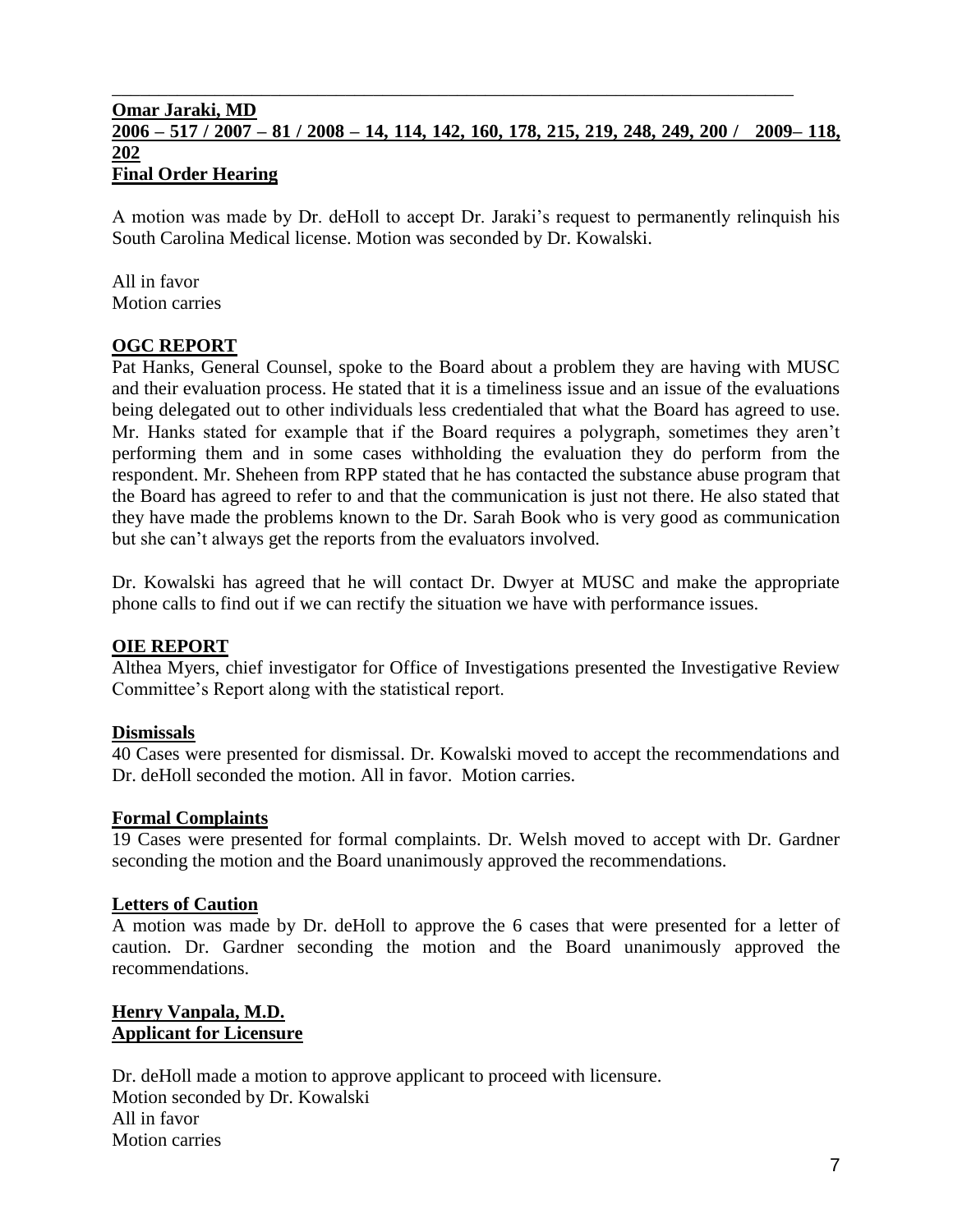## **Steve Reeves, M.D. Applicant for Licensure**

Dr. Turner made a motion to approve applicant to proceed with licensure. Motion seconded by Dr. deHoll All in favor Motion carries

\_\_\_\_\_\_\_\_\_\_\_\_\_\_\_\_\_\_\_\_\_\_\_\_\_\_\_\_\_\_\_\_\_\_\_\_\_\_\_\_\_\_\_\_\_\_\_\_\_\_\_\_\_\_\_\_\_\_\_\_\_\_\_\_\_\_\_\_\_\_\_\_\_

## **Michael Daniel, M.D. Applicant for Licensure**

Dr. Kowalski made a motion to approve applicant to proceed with licensure. Motion seconded by Dr. deHoll All in favor Motion carries

## **ANESTHESIOLOGIST ASSISTANT COMMITTEE RECOMMENDATIONS**

Two Anesthesiologist Assistant applicants were reviewed by the Board and approved to move forward with permanent licensure. Dr. Gardner moved to approve and Dr. Kowalski seconded the motion. All in favor. Motion carries. (See attached)

#### **RESPIRATORY CARE COMMITTEE RECOMMENDATIONS**

After a brief discussion and overview, a motion was made by Dr. Welsh and seconded by Dr. deHoll to approve the RCP Committee recommendations. All in favor. Motion carries. (See attached)

#### **PRESIDENT AND ADMINSTRATORS REMARKS**

- 1.) Dr. Costa made a brief statement concerning the loss of the SC Medical Board Administrator Bruce Duke. He stated that Mr. Duke was a not only a competent administrator and was very successful in his efforts to improve Board function but he was a friend to staff at LLR and to the Board and he is greatly missed.
- 2.) A motion was made by Dr. Hubbard to approve Dr. Costa to interview Mr. Philip Tolman for his Board appearance in person in Charleston instead of having him appear before the full Board. The motion was seconded by Dr. Chow. All in favor. Motion carries.
- 3.) Dr. Costa and other Board members had a brief discussion related to the upcoming renewals and acceptance of CME's outside of the policy timeframes. The Board stated they recommend that Rion Alvey use his discretion and approve extensions on CME's only if they have extenuating circumstances that they can prove to the Board.
- 4.) Darra Coleman, Chief Advice Counsel discussed with the Board the policy on Post Exposure Prophylaxis that the Board adopted in 2011. After a brief discussion, a motion was made by Dr. Gardner and seconded by Dr. Turner to rescind the policy on Postexposure prophylaxis. All in favor. Motion carries.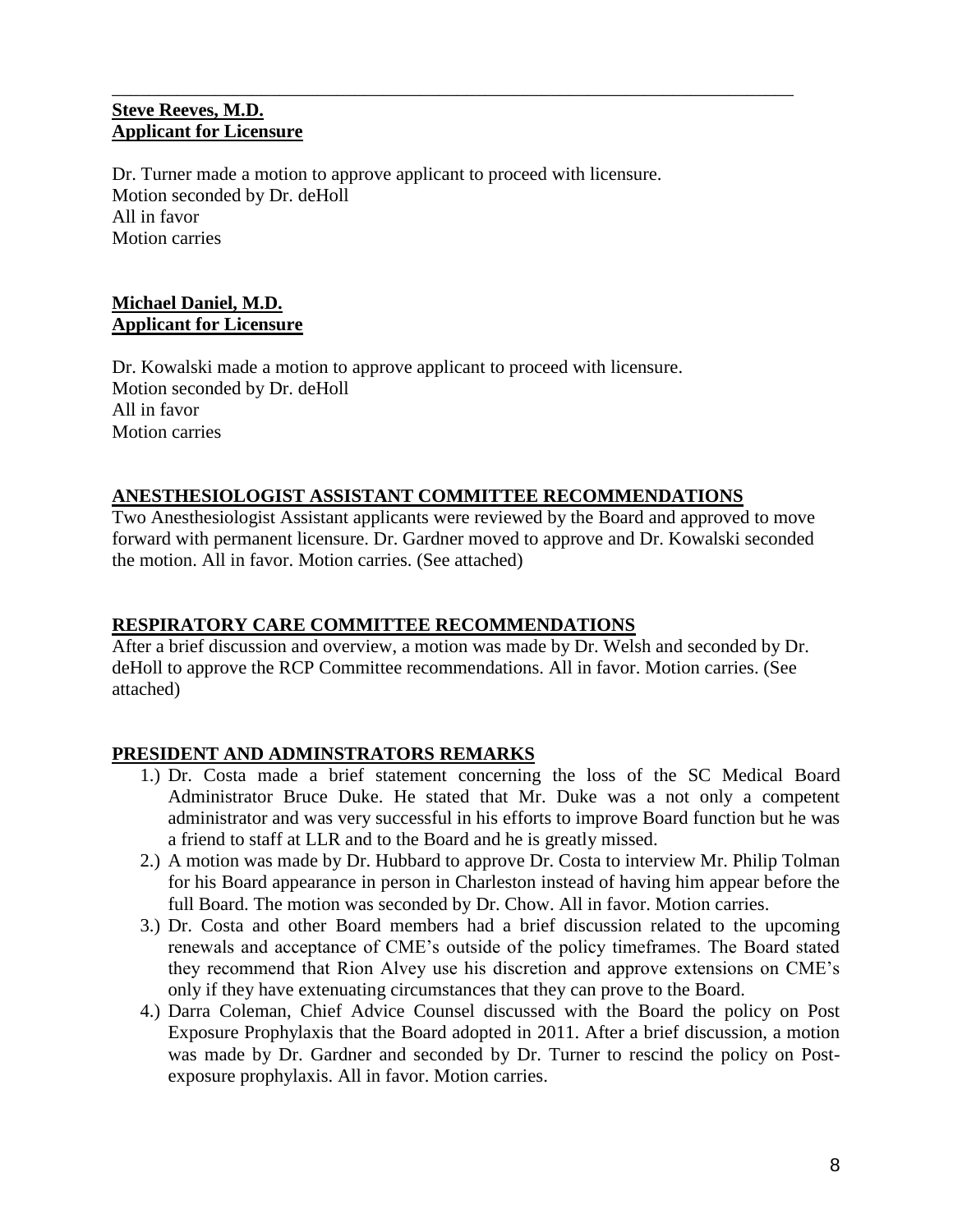**A motion was made by Dr. Gardner and seconded by Dr. deHoll to adjourn at 1:47 pm on Wednesday February 6, 2013**

\_\_\_\_\_\_\_\_\_\_\_\_\_\_\_\_\_\_\_\_\_\_\_\_\_\_\_\_\_\_\_\_\_\_\_\_\_\_\_\_\_\_\_\_\_\_\_\_\_\_\_\_\_\_\_\_\_\_\_\_\_\_\_\_\_\_\_\_\_\_\_\_\_

**Respectfully Submitted April Koon Program Assistant**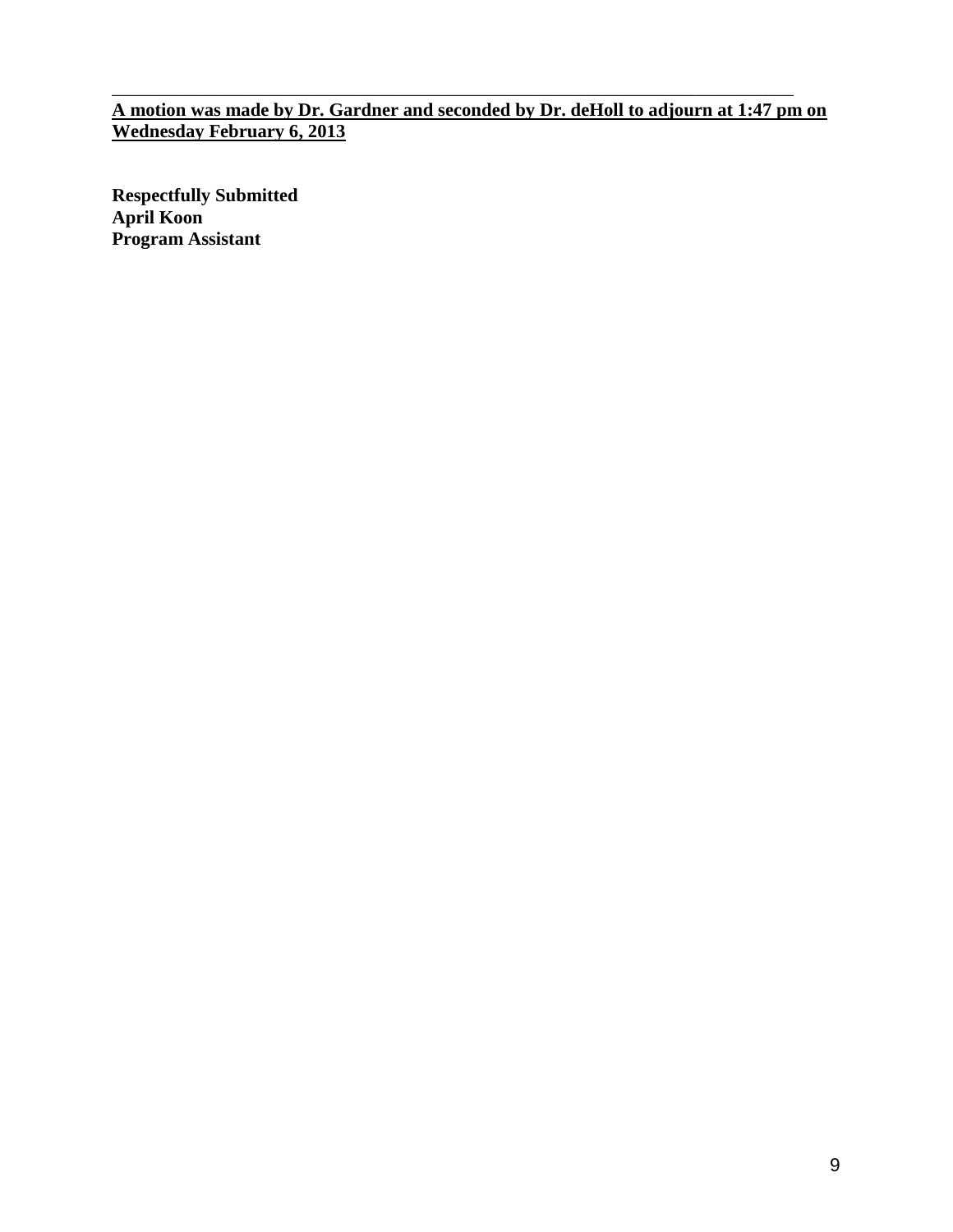#### **LLR-BOARD OF MEDICAL EXAMINERS –FEBRUARY 4-6, 2013 ANESTHESIOLOGY ASSISTANT COMMITTEE MEETING**

**AGENDA TOPIC: Temporary AA's applying for Permanent Licensure FROM: Brenda K. Eason, Administrative Assistant**

Attached is a AA's who are currently on temporary license. They have met all the requirements for permanent license and are now requesting to update from the temporary license to the permanent license. Those with asterisk (\*) have answered "yes" on the application and will be discussed at the AA Meeting.

**1) Bradley Bugher, AA Supervising Physician – Dr. Alisha Palliser Grand Strand Regional Medical Center 809 82nd Parkway Myrtle Beach SC 29572**

 **Interviewed and approved by Dr. Sompong Kraikit on 11/20/2012**

**2) Tyler Childers, AA Supervising Physician – Dr. Mark Naquin Ambulatory Surgery Center of Aiken 4211 Trolley Line Road Aiken SC 29801**

 **Interviewed and approved by Dr. Jeffrey Welsh on 1/2/2013**

**3) Vanessa Tabor, AA Supervising Physician – Dr. Mark Naquin Ambulatory Surgery Center of Aiken 4211 Trolley Line Road Aiken SC 29801**

 **Interviewed and approved by Dr. Jeffrey Welsh on 1/2/2013**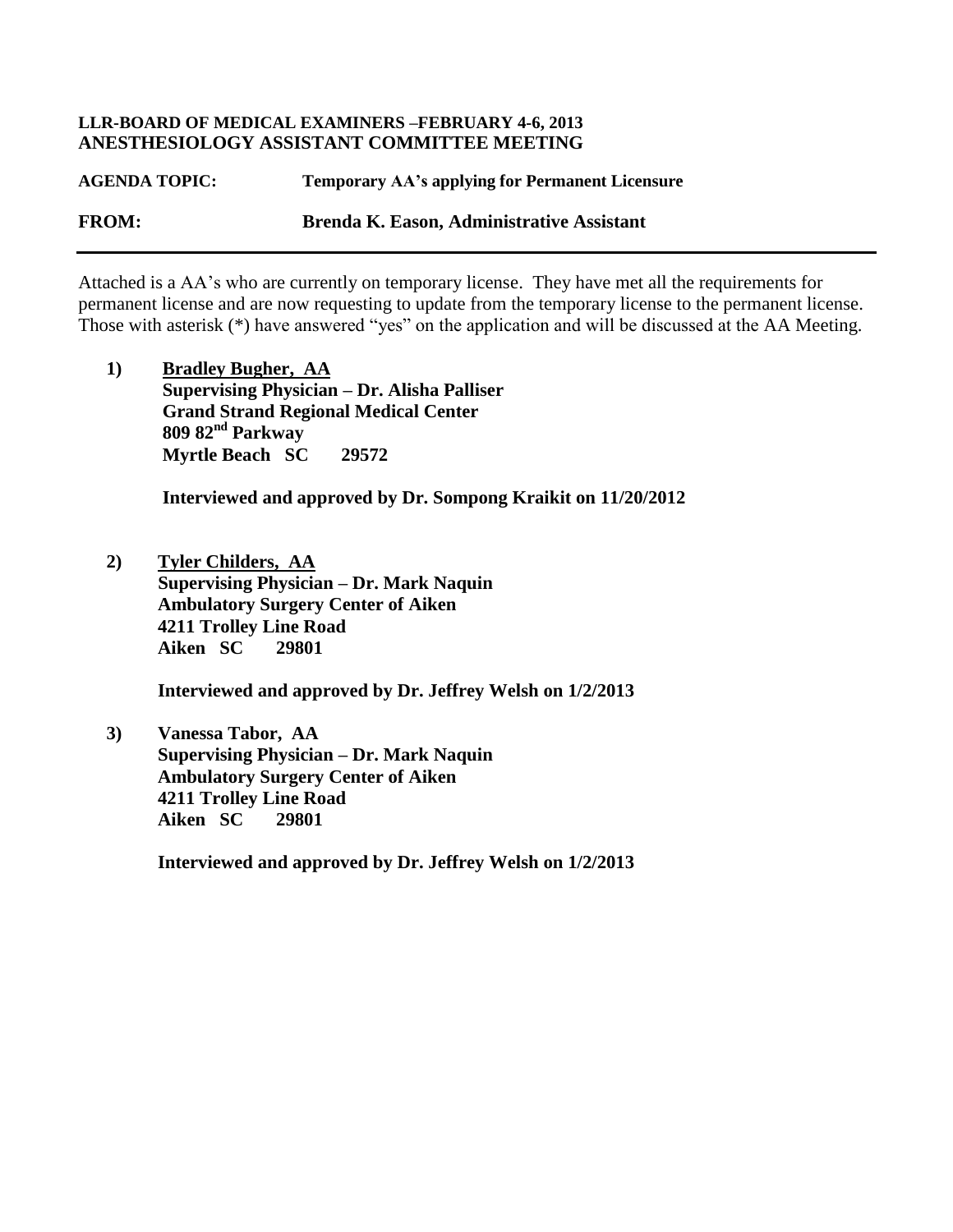Establishment of Physician-Patient Relationship as Prerequisite to Prescribing Drugs

Approved by the Board at its November 5, 2012 Board Meeting

Service Area: Medical

Subject: Establishment of Physician-Patient Relationship as Prerequisite to Prescribing Drugs

In accordance with S.C. Code Ann. § 40-47-113 of the 1976 Code of Laws of South Carolina, as amended, the South Carolina Board of Medical Examiners has adopted the following statement as guidance for physicians in the practice of medicine under the South Carolina Medical Practice Act and the Principles of Medical Ethics as adopted by the Board.

#### **Establishment of Physician-Patient Relationship as Prerequisite to Prescribing Drugs**

S.c. Code of Laws Section 40-47-113 (1976, as amended), provides:

(A) It is unprofessional conduct for a licensee initially to prescribe drugs to an individual without first establishing a proper physician-patient relationship. A proper relationship, at a minimum, requires that the licensee make an informed medical judgment based on the circumstances of the situation and on the licensee's training and experience and that the licensee: (I) personally perform and document an appropriate history and physical examination, make a diagnosis, and formulate a therapeutic plan; (2) discuss with the patient the diagnosis and the evidence for it, and the risks and benefits of various treatment options; and (3) ensure the availability of the licensee or coverage for the patient for appropriate follow-up care.

(B) Notwithstanding subsection (A), a licensee may prescribe for a patient whom the licensee has not personally examined under certain circumstances including, but not limited to, writing admission orders for a newly hospitalized patient, prescribing for a patient of another licensee for whom the prescriber is taking call, prescribing for a patient examined by a licensed advanced practice registered nurse, a physician assistant, or other physician extender authorized by law and supervised by the physician, or continuing medication on a short-term basis for a new patient prior to the patient's first appointment.

(C) Prescribing drugs to individuals the licensee has never personally examined based solely on answers to a set of questions is unprofessional.